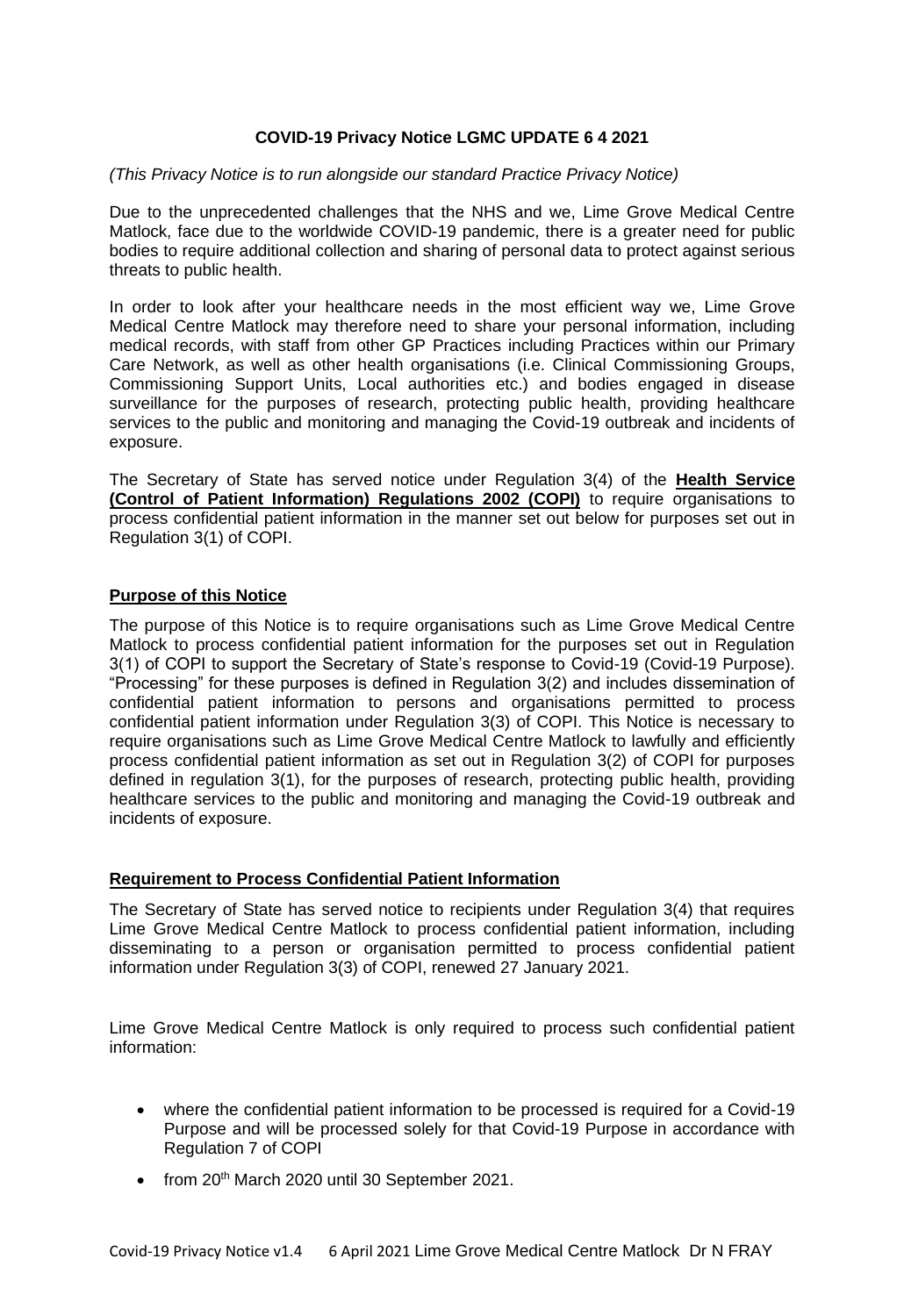# **Covid-19 Purpose**.

A Covid-19 Purpose includes but is not limited to the following:

- understanding Covid-19 and risks to public health, trends in Covid-19 and such risks, and controlling and preventing the spread of Covid-19 and such risks
- identifying and understanding information about patients or potential patients with or at risk of Covid-19, information about incidents of patient exposure to Covid-19 and the management of patients with or at risk of Covid-19 including: locating, contacting, screening, flagging and monitoring such patients and collecting information about and providing services in relation to testing, diagnosis, self-isolation, fitness to work, treatment, medical and social interventions and recovery from Covid-19
- understanding information about patient access to health services and adult social care services and the need for wider care of patients and vulnerable groups as a direct or indirect result of Covid-19 and the availability and capacity of those services or that care
- monitoring and managing the response to Covid-19 by health and social care bodies and the Government including providing information to the public about Covid-19 and its effectiveness and information about capacity, medicines, equipment, supplies, services and the workforce within the health services and adult social care services
- delivering services to patients, clinicians, the health services and adult social care services workforce and the public about and in connection with Covid-19, including the provision of information, fit notes and the provision of health care and adult social care services
- research and planning in relation to Covid-19.

# **Recording of processing**

A record will be kept by Lime Grove Medical Centre Matlock of all data processed under this Notice.

#### **Sending Public Health Messages**

Data protection and electronic communication laws will not stop Lime Grove Medical Centre Matlock from sending public health messages to you, either by phone, text or email as these messages are not direct marketing.

#### **Digital Consultations**

It may also be necessary, where the latest technology allows Lime Grove Medical Centre Matlock to do so, to use your information and health data to facilitate digital consultations and diagnoses and we will always do this with your security in mind.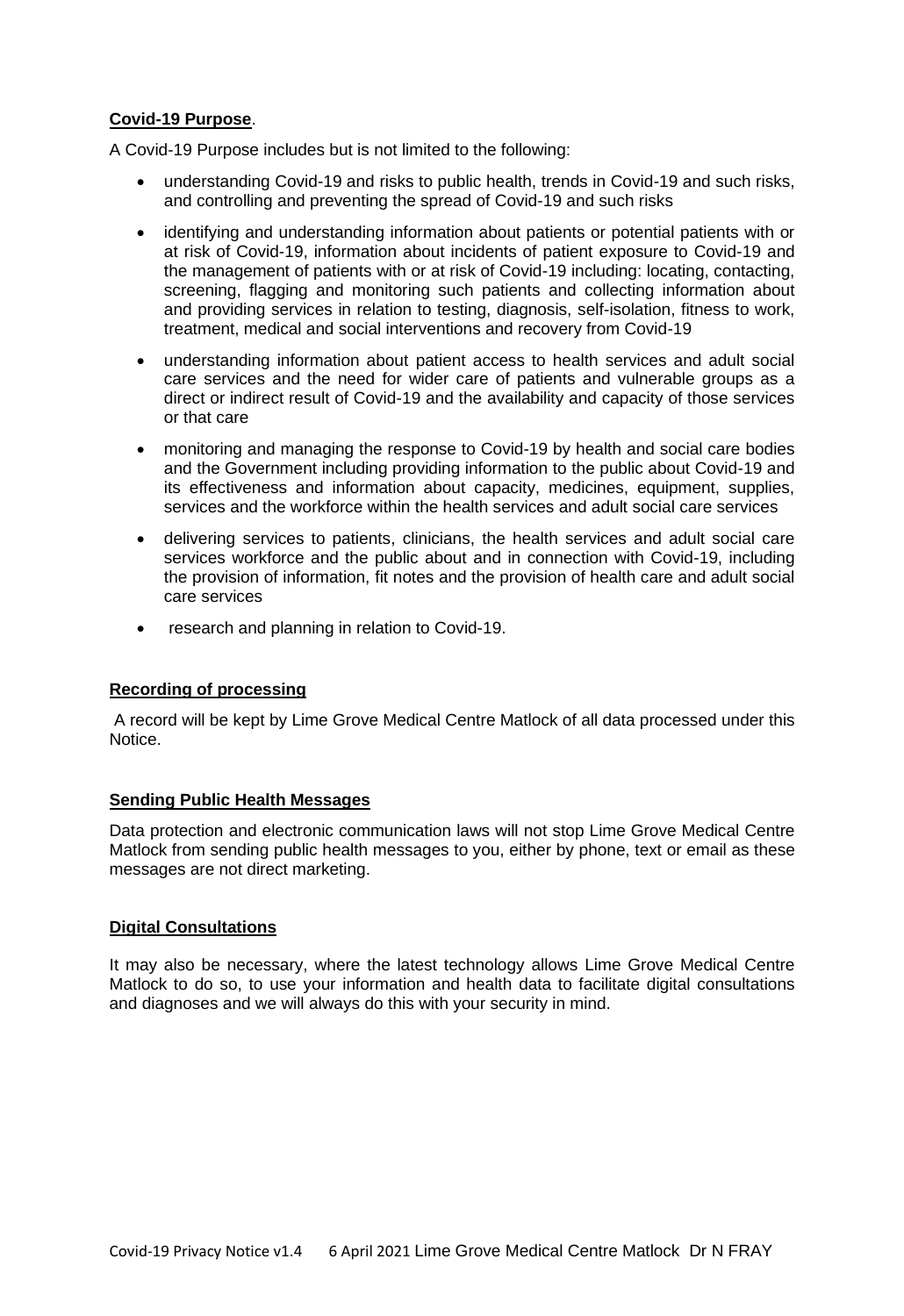## **Research and Pandemic Planning**

The Secretary of State has directed NHS Digital to collect, process and analyse data in connection with COVID-19 to support the Secretary of State's response to COVID-19 and support various COVID-19 purposes set out in the COVID-19 Public Health Directions 2020, 17 March 2020 (as amended) (COVID-19 Direction) and below. This enables NHS Digital to collect data and analyse and link the data for COVID-19 purposes with other data held by NHS Digital.

The purpose of the data collection is also to respond to the intense demand for General Practice data to be shared in support of vital planning and research for COVID-19 purposes, including under the general legal notice issued by the Secretary of State under Regulation 3(4) of the Health Service (Control of Patient Information) Regulations 2002 (COPI). NHS Digital has therefore been requested by the joint co-chairs of the Joint GP IT

Committee (JGPITC) (the BMA and RCGP) to provide a tactical solution during the period of the COVID-19 pandemic to meet this demand and to relieve the growing burden and responsibility on General Practices. On 15 April 2020 the BMA and RCGP therefore gave their support via JGPITC to NHS Digital's proposal to use the General Practice Extraction Service (GPES) to deliver a data collection from General Practices, at scale and pace, as a tactical solution to support the COVID-19 response in the pandemic emergency period.

It is a requirement of the JGPITC that all requests by organisations to access and use this data will need to be made via the NHSX SPOC COVID-19 request process, that will triage and prioritise these requests and refer appropriate requests on to the NHS Digital Data Access Request Service (DARS). NHS Digital will consult with representatives of the BMA and the RCGP on all requests for access to the data. An outline of the process for this agreed with the BMA and the RCGP is published here. Requests by organisations to access record level data from this collection will also be subject to Independent Group Advising on the Release of Data (IGARD) consideration. Data applicants will need to demonstrate they have a lawful basis to access the data for COVID-19 purposes.

# **Benefits of this sharing**

Organisations, including the Government, health and social care organisations and researchers need access to this vital data for a range of COVID-19 purposes, to help plan, monitor and manage the national response to the COVID-19 pandemic, which will help save lives. COVID-19 purposes for which this data may be analysed and used may include:

- understanding COVID-19 and risks to public health, trends in COVID-19 and such risks, and controlling and preventing the spread of COVID-19 and such risks
- identifying and understanding information about patients or potential patients with, or at risk of COVID-19, information about incidents of patient exposure to COVID-19 and the management of patients with or at risk of COVID-19 including: locating, contacting, screening, flagging and monitoring such patients and collecting information about and providing services in relation to testing, diagnosis, selfisolation, fitness to work, treatment, medical and social interventions and recovery from COVID19
- understanding information about patient access to health services and adult social care services as a direct or indirect result of COVID-19, and the availability and capacity of those services • monitoring and managing the response to COVID-19 by health and social care bodies and the Government including providing information to the public about COVID-19 and its effectiveness and information about capacity, medicines, equipment, supplies, services and the workforce within the health services and adult social care services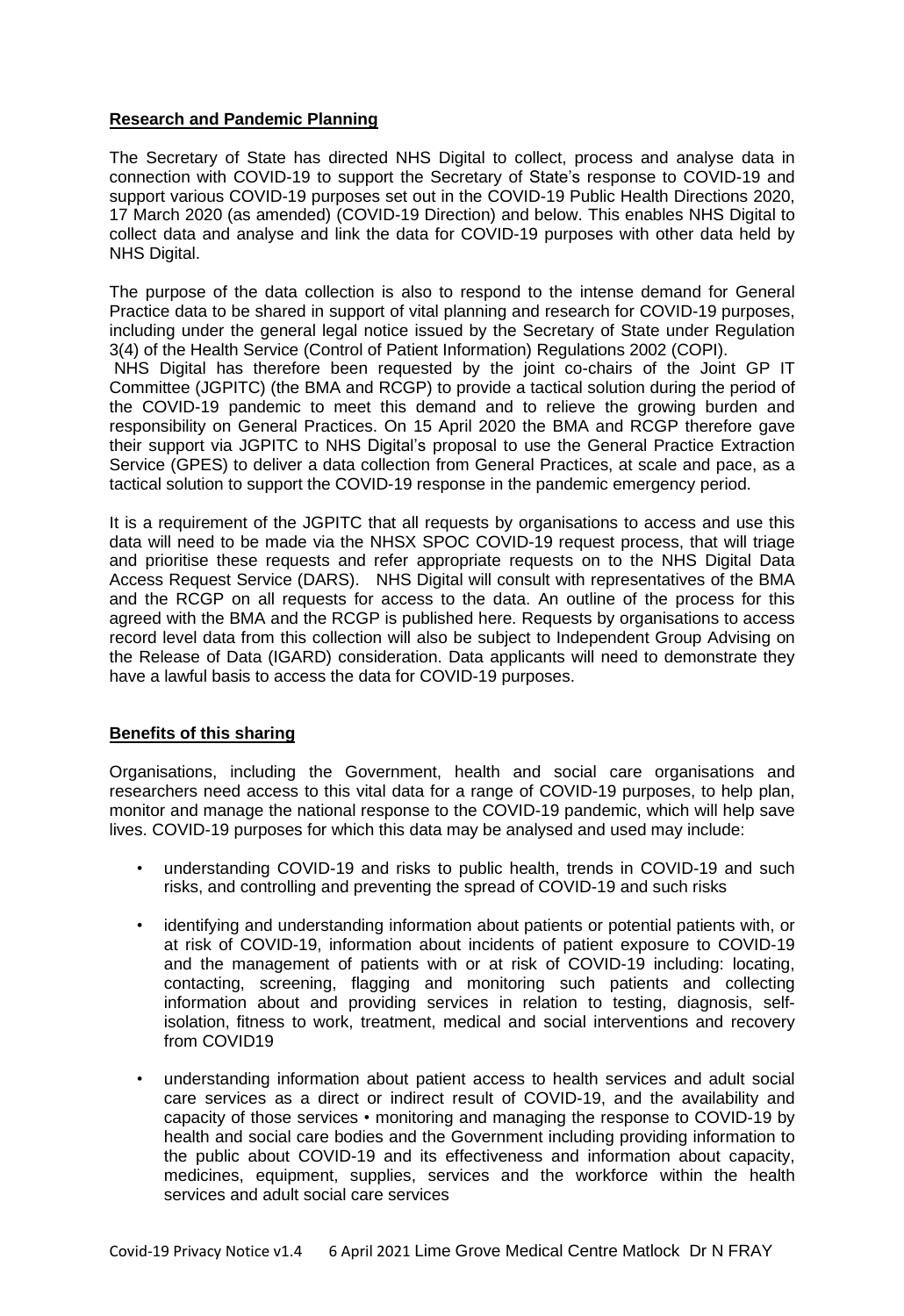- delivering services to patients, clinicians, the health services and adult social care services workforce and the public about and in connection with COVID-19, including the provision of information, fit notes and the provision of health care and adult social care services; and
- research and planning in relation to COVID-19.

Data may be analysed and linked to other data held by NHS Digital or held by other organisations to which access to the data is granted for COVID-19 purposes, through the process described above.

Data will be collected nationally from all GP Practices by NHS Digital every fortnight. All requests to access this data will be triaged through the NHSX SPOC COVID-19 request process and assessed and fulfilled by NHS Digital through DARS. This will significantly reduce the burden on General Practice at a time when demand on resources is high, enabling General Practice to focus on delivering health care and support to patients. It will also reduce compliance burden and risk for General Practice associated with sharing data and complying with the terms of the general legal notice issued under COPI, which applies to General Practices.

## **Legal Basis for this collection**

NHS Digital has been directed by the Secretary of State under section 254 of the 2012 Act under the COVID-19 Direction to establish and operate a system for the collection and analysis of the information specified for this service: GPES Data for Pandemic Planning and Research (COVID-19). A copy of the COVID-19 Direction is published here: https://digital.nhs.uk//about-nhs-digital/corporate-information-and-documents/directionsanddata-provision-notices/secretary-of-state-directions/covid-19-public-health-directions-2020.

Details of the information to be collected can be found on the NHS Digital website – Specification of this DPN. Type 1 objections will be upheld in collecting this data from General Practices and therefore the data for those patients who have registered a Type 1 objection with their GP will not be collected. The Type 1 objection prevents an individual's personal identifiable confidential information from being shared outside of their GP Practice except when it is being used for the purposes of their direct care. The National Data Opt-Out will not apply to the collection of the data, as this is a collection which is required by law.

This information is required by NHS Digital under section 259(1)(a) of the 2012 Act to comply with the COVID-19 Direction. In line with section 259(5) of the 2012 Act, all organisations in England that are within the scope of this Notice, as identified below under Health and Social Care Bodies within the scope of the collection, must comply with the requirement and provide information to NHS Digital in the form, manner and for the period specified in this Notice. This Notice is issued in accordance with the procedure published as part of NHS Digital's duty under section 259(8) of the 2012 Act.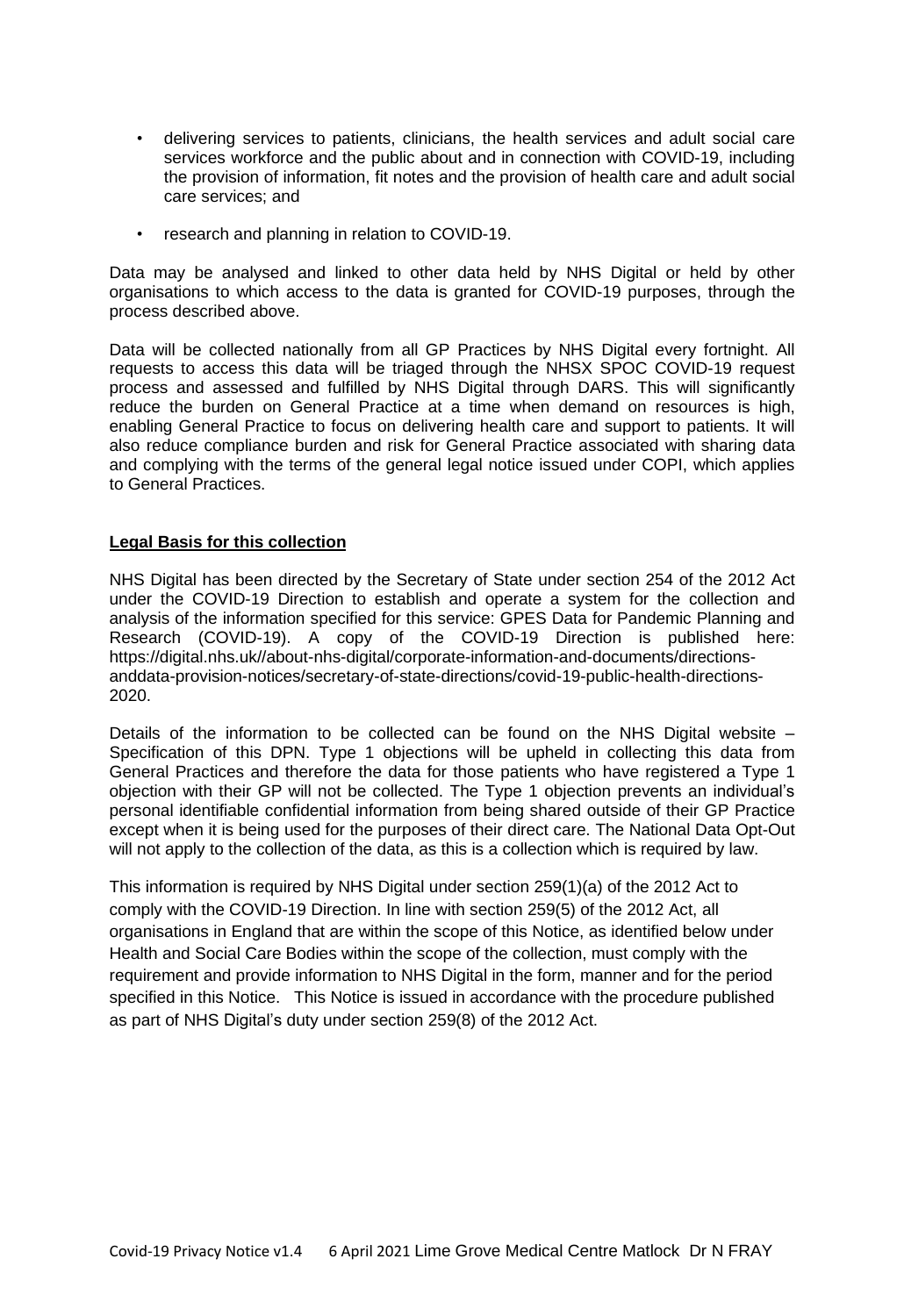In August 2020, the NHS announced that the seasonal national flu immunisation programme criteria for 2020 - 2021 will be expanded to include patients on the SPL. Therefore, to provide information that will support the identification of patients at moderate or high risk of complications from flu, a revision to the weekly extract of data has taken place. This, version three of the extract for the purpose of maintaining and updating the SPL, will continue until the expiry of the COVID-19 Direction. This is currently 31 March 2022 but will be reviewed in September 2020 and every six months thereafter. The frequency of the data collection may change in response to demand.

| Data collection extracted on a weekly basis<br>week commencing 13 April 2020                                                                                                                                                                                                                                                                                                                                                                                                                                                                                                                                                                                                                                                                                                                                                                                                                                                                                                           | Revised weekly data collection. The first<br>collection is due week commencing 28<br>September 2020                                                                                                                                                                                                                                                                                                                                                                                                                                                                                                                                                                                                                                                                                                                                                                                                                                                                                                                                      |
|----------------------------------------------------------------------------------------------------------------------------------------------------------------------------------------------------------------------------------------------------------------------------------------------------------------------------------------------------------------------------------------------------------------------------------------------------------------------------------------------------------------------------------------------------------------------------------------------------------------------------------------------------------------------------------------------------------------------------------------------------------------------------------------------------------------------------------------------------------------------------------------------------------------------------------------------------------------------------------------|------------------------------------------------------------------------------------------------------------------------------------------------------------------------------------------------------------------------------------------------------------------------------------------------------------------------------------------------------------------------------------------------------------------------------------------------------------------------------------------------------------------------------------------------------------------------------------------------------------------------------------------------------------------------------------------------------------------------------------------------------------------------------------------------------------------------------------------------------------------------------------------------------------------------------------------------------------------------------------------------------------------------------------------|
|                                                                                                                                                                                                                                                                                                                                                                                                                                                                                                                                                                                                                                                                                                                                                                                                                                                                                                                                                                                        |                                                                                                                                                                                                                                                                                                                                                                                                                                                                                                                                                                                                                                                                                                                                                                                                                                                                                                                                                                                                                                          |
| All patients with defined long-term medical<br>conditions which pose a COVID-19 risk,<br>identified as clinically extremely vulnerable<br>that risk and/or on certain<br>drug<br>to<br>treatments as below:<br>Medical Conditions that provide information                                                                                                                                                                                                                                                                                                                                                                                                                                                                                                                                                                                                                                                                                                                             | All patients with defined long-term medical<br>conditions which pose a COVID-19 risk,<br>identified<br>clinically<br>as<br>extremely<br>vulnerable/potentially clinically vulnerable to<br>that risk and/or on certain drug treatments<br>as below:<br>Medical Conditions that provide information                                                                                                                                                                                                                                                                                                                                                                                                                                                                                                                                                                                                                                                                                                                                       |
| on clinically vulnerable patients<br>Severe asthma and dust related<br>lung disease with relevant treatment<br>in the last 12 months<br>(asthma<br>treatment & prednisolone OR high<br>dose cortiscosteroid safety card)<br>COPD emphysema, and associated<br>٠<br>diseases<br>with<br>relevant<br>lung<br>treatment in the last 12 months<br>(COPD drugs OR high dose high<br>dose cortiscosteroid safety card<br>Non-asthma<br>non-COPD<br>and<br>٠<br>respiratory disease<br>Cancer(haem and others)<br>Genetic, metabolic or autoimmune<br>disease<br>Immunosuppression drugs in the<br>٠<br>last 12 months<br>Flu-like symptoms or respiratory<br>$\bullet$<br>tract infections from 1 November<br>2019<br>Transplants<br>with<br>severe<br>٠<br>Immunosuppression drug treatment<br>in the last 12 months<br>Pregnant in last 9 months<br>Patients designated separately as at<br>٠<br>COVID-19<br>risk<br>from<br>using<br>high/medium/low risk SNOWED CT<br>Codes, for example | on clinically vulnerable patients<br>Severe asthma and dust related<br>lung disease with relevant treatment<br>in the last 12 months (asthma<br>treatment & prednisolone OR high<br>dose cortiscosteroid safety card)<br>COPD emphysema, and associated<br>$\bullet$<br>diseases<br>with<br>lung<br>relevant<br>treatment in the last 12 months<br>(COPD drugs OR high dose high<br>dose cortiscosteroid safety card<br>Non-asthma<br>non-COPD<br>and<br>$\bullet$<br>respiratory disease<br>Cancer(haem and others)<br>$\bullet$<br>Genetic, metabolic or autoimmune<br>$\bullet$<br>disease<br>Immunosuppression drugs in the<br>$\bullet$<br>last 12 months<br>Flu-like symptoms or respiratory<br>$\bullet$<br>tract infections from 1 November<br>2019<br>Transplants<br>with<br>severe<br>Immunosuppression drug treatment<br>in the last 12 months<br>Pregnant in last 9 months<br>No change<br>Patients designated separately as at<br>from<br>COVID-19<br>risk<br>using<br>high/medium/low risk SNOWED CT<br>Codes, for example |
|                                                                                                                                                                                                                                                                                                                                                                                                                                                                                                                                                                                                                                                                                                                                                                                                                                                                                                                                                                                        | No change                                                                                                                                                                                                                                                                                                                                                                                                                                                                                                                                                                                                                                                                                                                                                                                                                                                                                                                                                                                                                                |
| Patients with a COVID-19 activity code                                                                                                                                                                                                                                                                                                                                                                                                                                                                                                                                                                                                                                                                                                                                                                                                                                                                                                                                                 | Patients with a COVID-19 activity code                                                                                                                                                                                                                                                                                                                                                                                                                                                                                                                                                                                                                                                                                                                                                                                                                                                                                                                                                                                                   |
|                                                                                                                                                                                                                                                                                                                                                                                                                                                                                                                                                                                                                                                                                                                                                                                                                                                                                                                                                                                        | No change                                                                                                                                                                                                                                                                                                                                                                                                                                                                                                                                                                                                                                                                                                                                                                                                                                                                                                                                                                                                                                |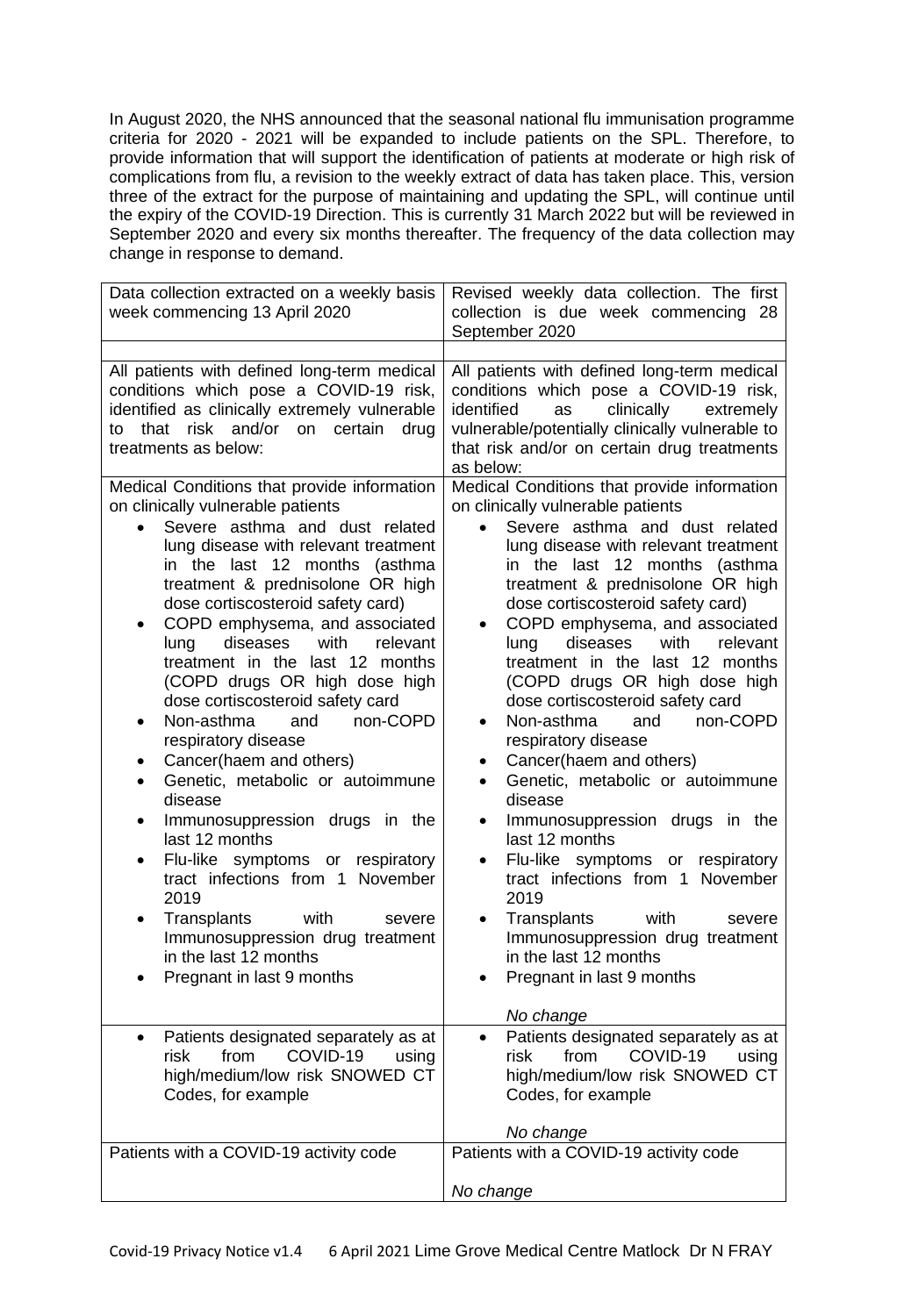| Clinically vulnerable patients (eligible for                                         |
|--------------------------------------------------------------------------------------|
| seasonal flu vaccination)                                                            |
| <b>Chronic Respiratory disease</b><br>$\bullet$                                      |
| Unresolved asthma<br>with<br>recent<br>$\bullet$                                     |
| asthma drug treatment (in the last                                                   |
| 12 months) or has ever had an                                                        |
| emergency hospital admission due                                                     |
| to asthma                                                                            |
| Chronic heart disease<br>$\bullet$                                                   |
| Unresolved chronic kidney disease<br>$\bullet$<br>stage3,4 and 5                     |
| Unresolved diabetes mellitus<br>$\bullet$                                            |
| Unresolved<br>immunosuppression                                                      |
| diagnosis                                                                            |
| Immunosuppression procedure<br>in<br>$\bullet$<br>the last 12 months                 |
| <b>Chronic Liver disease</b><br>$\bullet$                                            |
| Chronic neurological disease<br>$\bullet$                                            |
| Pregnant in the last 9 months<br>$\bullet$                                           |
| (different<br>cluster<br>to<br>clinically<br>extremely vulnerable group)             |
| In patients aged 16 and over: BMI<br>٠                                               |
| of 40+ in the last 12 months                                                         |
| In patients aged 16 and over: Latest<br>$\bullet$<br>BMI in the last 3 years was 40+ |
| Learning<br>disability<br>(including<br>$\bullet$<br>Down's)                         |
| Has a "requires flu vaccination" code<br>$\bullet$                                   |
| Identified as a healthcare worker in<br>$\bullet$<br>the last 12 months              |
| Household<br>οf<br>contact<br>an<br>$\bullet$                                        |
| immunocompromised individual                                                         |
| Other Potentially clinically Vulnerable<br>patients                                  |
| Unresolved hypertension<br>$\bullet$                                                 |
| Pulmonary hypertension<br>$\bullet$                                                  |
| Dementia<br>$\bullet$                                                                |
| Systemic lupus<br>٠                                                                  |
| Discoid and non-systemic lupus                                                       |
| Psoriasis                                                                            |
| Rheumatoid arthritis and associated<br>disorders                                     |
| Additional Data items for Patients from the                                          |
| above groups                                                                         |
| Latest ethnic category code<br>(all                                                  |
| groups)                                                                              |
| Earliest code indicating that the<br>$\bullet$                                       |
| patient has died (all groups)                                                        |
| Latest smoking status (all groups)<br>$\bullet$                                      |
| Blood pressure from the last 2 years                                                 |
| (all groups)                                                                         |
| In patients aged 16 and over: all<br>$\bullet$                                       |
| BMI and weight in last 5 years plus<br>height (all groups)                           |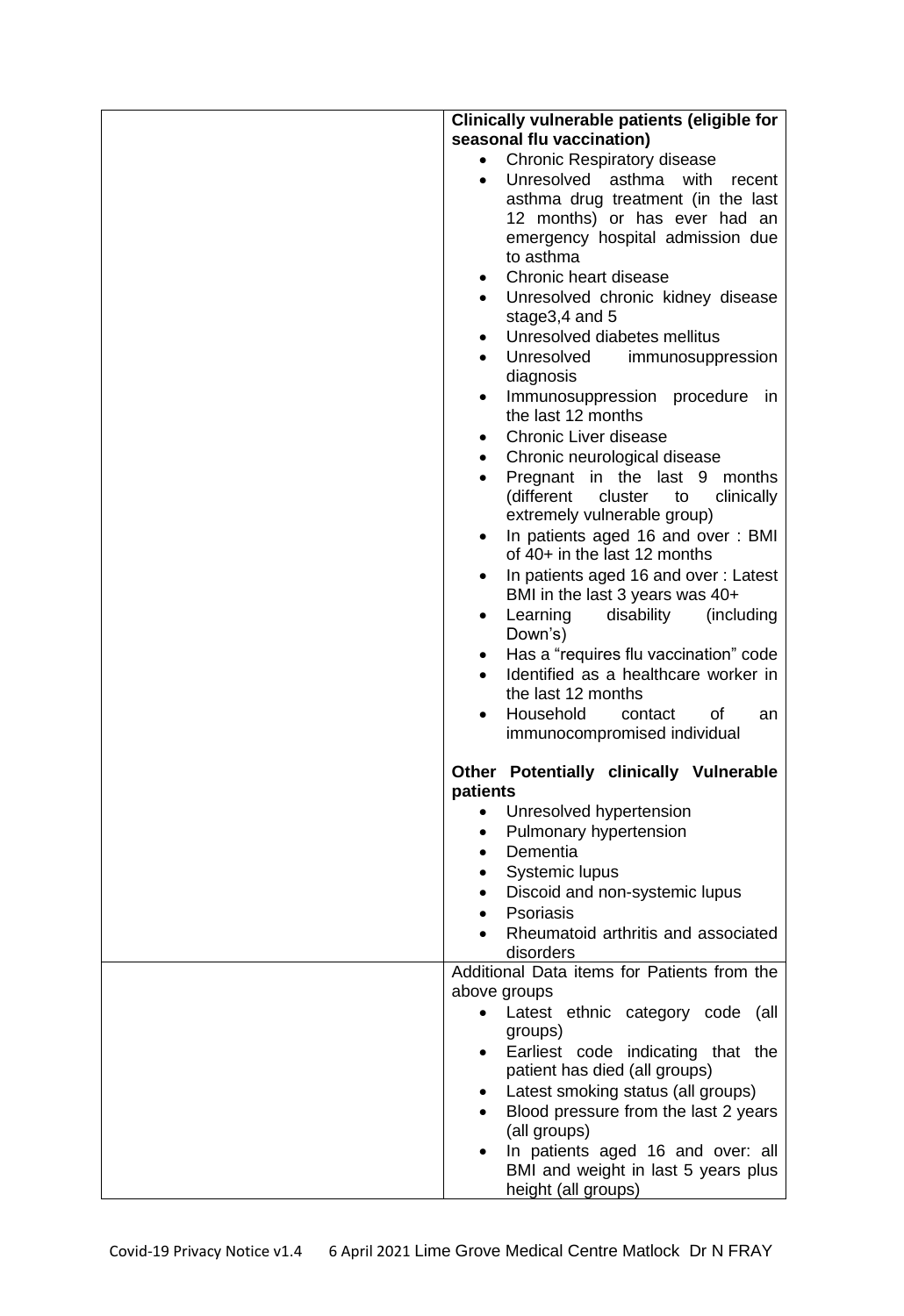| • IFCC-HbA1c in the last 2 years (for<br>diabetic patients in the flu group<br>only)                       |
|------------------------------------------------------------------------------------------------------------|
| COPD resolved<br>Latest<br>and<br>$\bullet$<br>(for<br><b>COPD</b><br>admission codes                      |
| Patients in the clinically extreme<br>vulnerable group only)                                               |
| • ACE inhibitors, ARBs and non-<br>steroidal anti-inflammatory drugs in<br>the last 12 months (all groups) |
| Latest asthma<br>emergency<br>$\bullet$                                                                    |
| asthma<br>admission codes<br>(for                                                                          |
| patients in flu group only)                                                                                |
| • Asthma-related drug treatments in                                                                        |
| the last 12 months (for asthma                                                                             |
| patients in the flu group only)                                                                            |
|                                                                                                            |

The Secretary of State has directed NHS Digital to collect, process and analyse data in connection with COVID-19 to support the Secretary of State's response to COVID-19 and support various COVID-19 purposes set out in the COVID-19 Public Health Directions 2020, 17 March 2020 (COVID-19 Direction) (as amended) (COVID-19) Direction) and below. This enables NHS Digital to collect data and analyse and link the data for COVID-19 purposes with other data held by NHS Digital. The rationale for changing the data extraction is that the initial data collection was based on an existing specification for flu vaccination eligibility. This data extraction was then refined in order to more accurately reflect the patients who are clinically extremely vulnerable to COVID-19 and also to minimise the data we are collecting. A further refinement of the data extraction has taken place leading to the inclusion of new data being extracted. This will provide information to inform vaccination programmes. This General Practice Extraction

Service (GPES) data will be extracted weekly and be used to assist in producing a weekly update of the SPL. The objective of this collection is on an ongoing basis to identify patients registered at General Practices who may be: • clinically extremely vulnerable if they contract COVID-19 • at moderate or high risk of complications from flu or COVID-19. The data collected will be analysed and linked with other data NHS Digital or other organisations hold to identify: • a list of clinically extremely vulnerable patients who will be advised to take shielding measures to protect themselves. Advice given to these patients has been published by Public Health England and is available here: https://www.gov.uk/government/publications/guidance-on-shielding-and-protectingextremelyvulnerable-persons-from-covid-19/guidance-on-shielding-and-protectingextremelyvulnerable-persons-from-covid-19#what-do-we-mean-by-extremelyvulnerable • a list of patients at moderate or high risk of complications from flu to inform the flu call/recall vaccination programme.

Further information on the flu programme can be found here: [https://www.england.nhs.uk/wpcontent/uploads/2020/05/Letter\\_AnnualFlu\\_2020-](https://www.england.nhs.uk/wpcontent/uploads/2020/05/Letter_AnnualFlu_2020-21_20200805.pdf) [21\\_20200805.pdf](https://www.england.nhs.uk/wpcontent/uploads/2020/05/Letter_AnnualFlu_2020-21_20200805.pdf)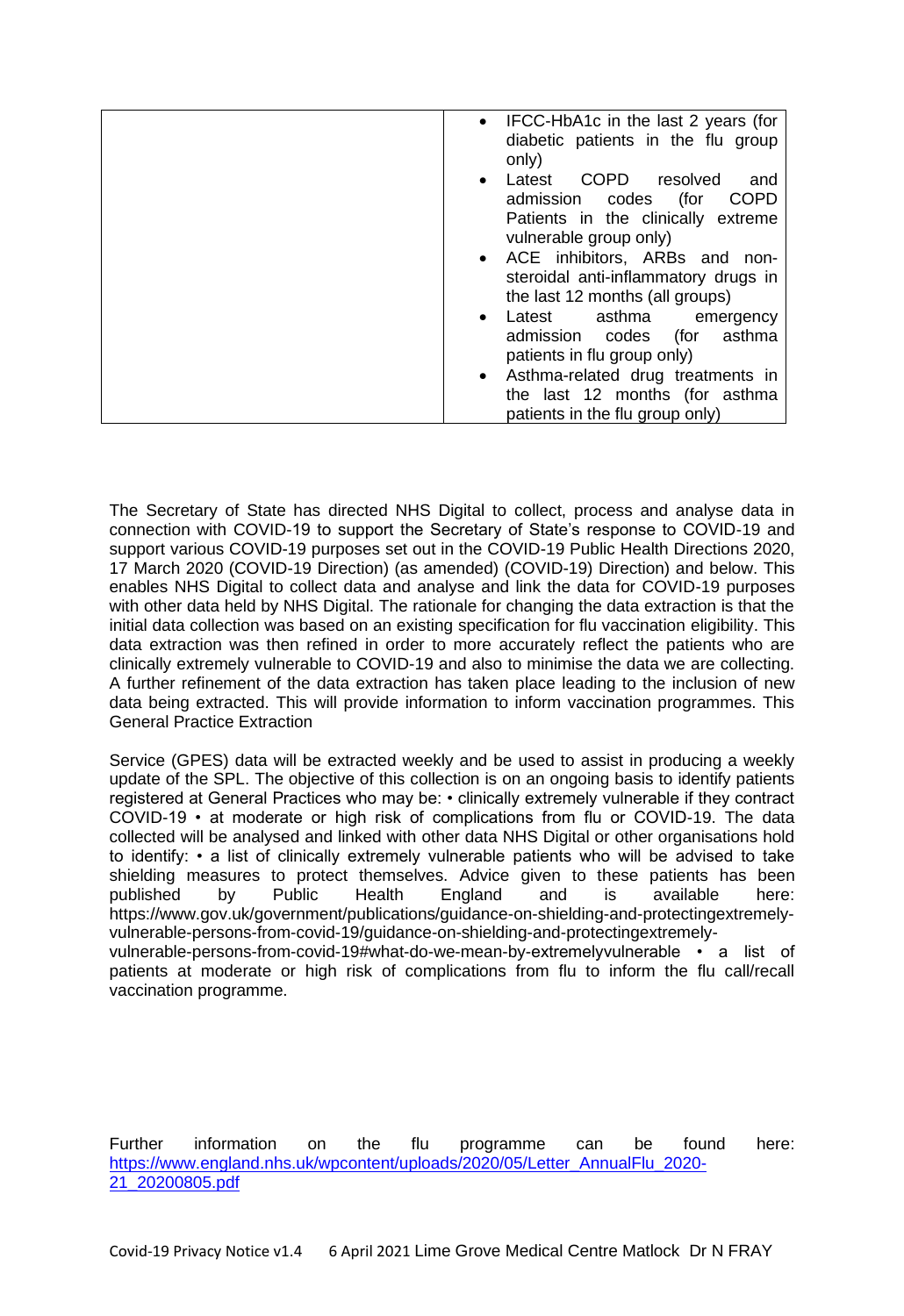The extract may also be used for future direct care purposes relating to the COVID-19 outbreak. The methodology NHS Digital has used to produce the SPL is explained in detail and is published on the NHS Digital SPL website page here:

https://digital.nhs.uk/coronavirus/shielded-patient-list Patients

added to the SPL will be contacted by post, email (and/or SMS message where this is necessary) by the NHS on behalf of the Chief Medical Officer, Chris Whitty, to:

• advise of the measures they can take to reduce their risk of contracting the virus and signpost them to the Extremely Vulnerable Persons service operated by gov.uk at <https://www.gov.uk/coronavirus-extremely-vulnerable>

• offer a flu vaccination or to contact non-responders who remain unvaccinated (as per NHS England specifications for the service). The SPL will also be used to inform GPs of their individual patients on the SPL, by flagging those patient records on GP patient record systems. The SPL will be shared with a variety of other organisations involved in the care and support of those patients and for planning, commissioning and research purposes associated with COVID-19. Full details of those with whom information has been shared can be found on the NHS Digital SPL website here:

[https://digital.nhs.uk/coronavirus/shielded-patient-list/distribution.](https://digital.nhs.uk/coronavirus/shielded-patient-list/distribution)

Requests by organisations to access record level data from this collection will be subject to Independent Group Advising on the Release of Data (IGARD) consideration. Data applicants will need to demonstrate they have a lawful basis to access the data for COVID-19 purposes.

#### **Benefits of the collection**

Organisations, including Government, health and social care organisations need to access this vital data for a range of COVID-19 purposes, to help plan, monitor and manage the national response to the COVID-19 pandemic, which will help save lives. COVID-19 purposes for which this data may be analysed and used may include: • understanding COVID-19 and risks to public health, trends in COVID-19 and such risks, and controlling and preventing the spread of COVID-19 and such risks • identifying and understanding information about patients or potential patients with, or at risk of COVID-19, information about incidents of patient exposure to COVID-19 and the management of patients with or at risk of COVID-19 including: locating, contacting, screening, flagging and monitoring such patients and collecting information about and providing services in relation to testing, diagnosis, self-isolation, fitness to work, treatment, medical and social interventions and recovery from COVID19. Data will be analysed and linked to other data held by NHS Digital or held by other organisations to which access to the data is granted for COVID-19 purposes, through the process described above. Data will be collected nationally from all General Practices by NHS Digital every week. All requests to access this data will be through Data Access Request Service (DARS). This will significantly reduce the burden on General Practice at a time when demand on resources is high, enabling General Practice to focus on delivering health care and support to patients. It will also reduce compliance burden and risk for General Practice associated with sharing data and complying with the terms of the general legal notice issued under the National Health Service (Control of Patient Information Regulations) 2002 (COPI), which applies to General Practices Patients facing the greatest risk if they contract COVID-19 and/or are in the moderate to high risk of complications from flu:

• will be identified and known to health organisations

- will have a greater awareness of the recommended preventative shielding measures
- will be able to follow clear advice